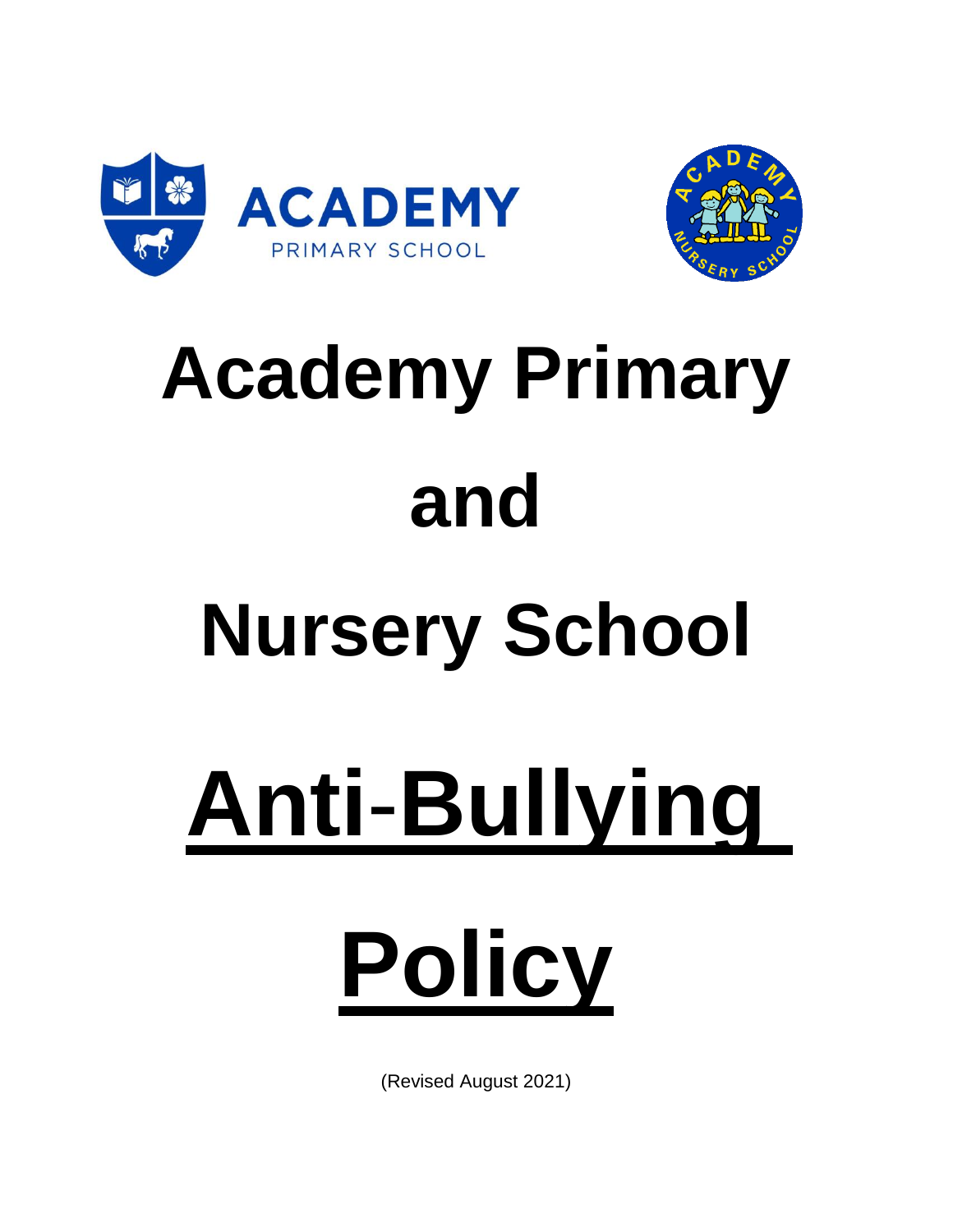#### *Mission Statement/Values*

Academy Primary School recognises the value of each child as an individual, and the importance of nurturing every aspect of his/her personality - intellectual, creative, emotional, physical and spiritual. All individuals are of equal worth; therefore tolerance, respect for others and a readiness to support and care for each other within the community and the world at large are essential.

The school's vision and its values are necessarily closely inter-linked, and we need to ensure that pupils are provided with the opportunity to develop a reasoned set of attitudes, beliefs and values. Whilst recognising that certain moral issues are personal and family based, moral and social issues do present themselves for discussion within the curriculum. Information is given so that pupils can make considered decisions, when ready to do so, from a base of sound understanding.

Tolerance of others' values is extremely important, but there may be occasions when pupils need to be shown, through discussion and by example, what is and is not acceptable both in and outside school. Although some issues will be viewed differently by individuals, others must generate universal agreement; amongst these, bullying, lying, stealing, religious and racial intolerance cannot be condoned. Equally, the beliefs, ideas, property and rights of others should be respected.

Basic standards of good behaviour require that all should be considerate, polite, respectful and helpful towards each other, and that they should recognise the need to be responsible and reliable and to keep to promises made.

# *Rationale*

The above section from our school mission statement and school values provides the rationale for our approach to bullying in whatever form it takes. They encapsulate and encourage a range of values / rights which direct our policy and practice in this area.

This policy reflects the caring ethos of the school and focuses closely on the following articles of the UN Convention on the Rights of a Child.

Article 28 - Every child has the right to an education.

Article 19 – Every child has the right to be protected from being hurt or badly treated

Article 12 –Every child has the right to have a say in all matters affecting them and to have their views taken seriously

The Education Order (NI) 1998 and Education and Libraries Order (NI) set out obligations on schools including the promotion of self discipline, the necessity of consulting with parents and pupils and the prevention of all forms of bullying.

Statutory and non-statutory guidance materials referred to in our policy and practice include: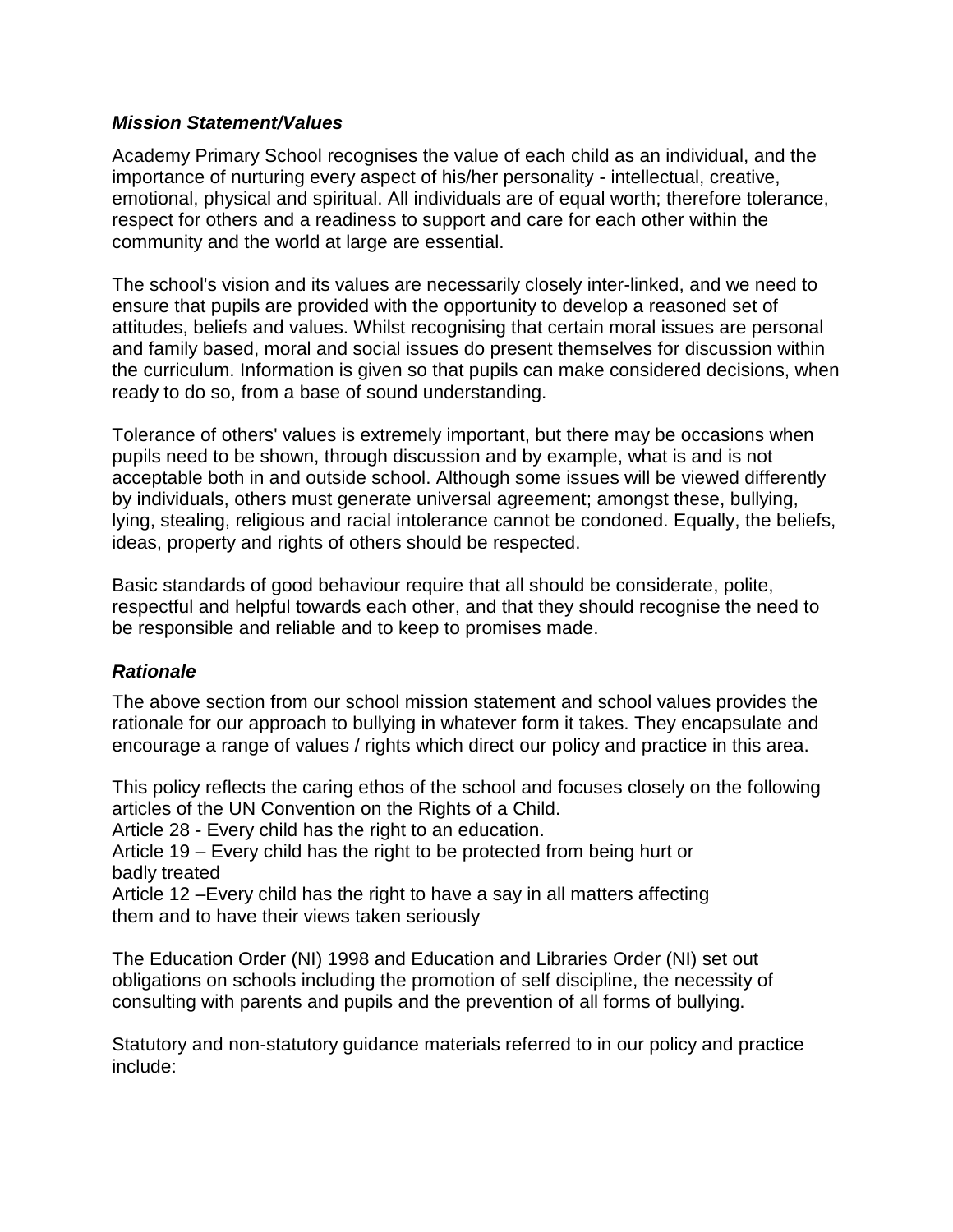- Pastoral Care in Schools: Promoting Good Behaviour 2001
- DE Circular 2003/13
- Addressing Bullying in Schools Act (NI) (2016)
- Safeguarding and Child Protection in Schools: A guide for schools (Updated Sept 2019

# *Definition of Bullying*

The legal definition of bullying as outlined in the Addressing Bullying in Schools Act (Northern Ireland) 2016 is: -

(1) In this Act "bullying" includes (but is not limited to) the repeated use of-

(a) any verbal, written or electronic communication,

(b) any other act, or

(c) any combination of those, by a pupil or a group of pupils against another pupil or group of pupils, with the intention of causing physical or emotional harm to that pupil or group of pupils.

(2) For the purposes of subsection (1), "act" includes omission.

As a result of this definition above, Academy Primary School may judge a one-off incident as bullying if the incident meets the one –off criteria included in the BCAF form (Appendix 2) and there is clear evidence of premeditation.

# *Policy Statement of 'Bullying' (Child Friendly)*

- Bullying is a person, or people, doing nasty or unkind things to hurt or scare you, more than once.
- Bullying is done on purpose, more than once making you unhappy and frightened.

#### *Socially Unacceptable Behaviour*

The Anti-Bullying and Positive Behaviour Policies for Academy Primary School both recognise that there is a range of socially unacceptable behaviours which contravenes everyone's right to be safe. They include but are not limited to the following examples:

1. PHYSICAL – jostling, pushing, punching, kicking, and other physical contact

2. VERBAL – name calling, insults, jokes, threats, spreading rumours

3. INDIRECT omission, refusal to work with/talk to/ play with/ help others, interfering with personal property of someone and can include misuse of a digital device and/ or social media platforms.

Socially unacceptable behaviours will be dealt with according to the school's Positive Behaviour Policy.

Every child can make errors of judgement behaving in ways that are hurtful to others. In most cases a quiet word and an explanation of how others feel is sufficient to make a difference.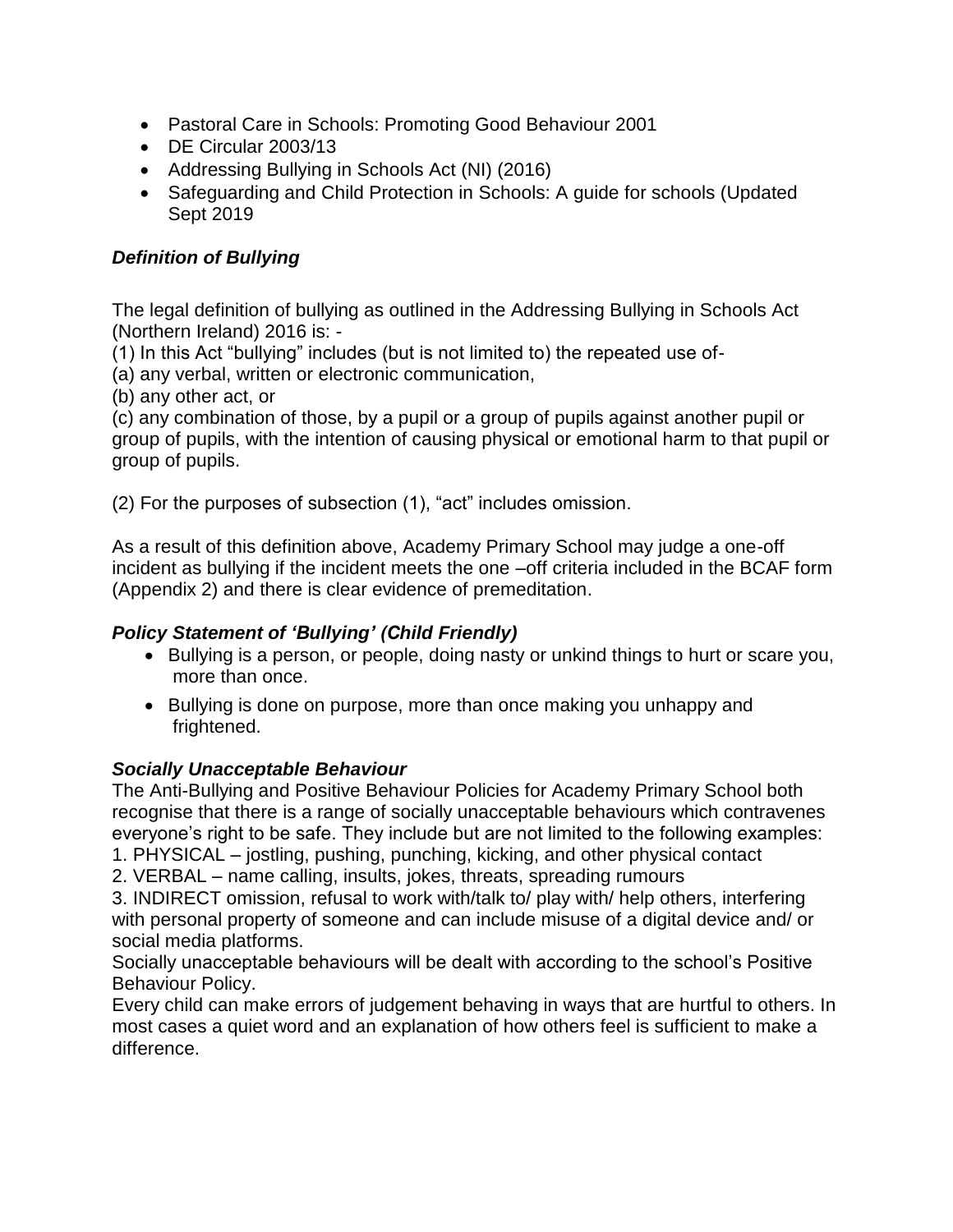Children can and do learn over time how to care for themselves and for others. We believe that learning from mistakes and being genuinely sorry for them is part of growing up to be a socially well-adjusted person.

As outlined by EA, some examples of socially unacceptable behaviour is e.g. pushing, nipping, punching, spreading rumours etc. which can occur from time to time when children are playing together.

Socially unacceptable behaviour however can become bullying behaviour when the information gathered by members of staff and shared with members of the Anti-Bullying Support Team clearly demonstrates that the unacceptable behaviours meet the criteria listed below. i.e.

- Intentional
- Targeted at a specific pupil or group of pupils
- Repeated (but is not limited to this)
- Causing physical or emotional harm

#### *Methods of Bullying when there is a deliberate intention to hurt and or cause harm to a person or group of persons*

| <b>Physical Bullying: intentional</b><br>hitting, pushing, kicking,<br>tripping, spitting, hair pulling,<br>throwing things, interfering with<br>another's property by stealing /<br>hiding / damaging / intruding<br>upon it;<br>extortion/ threatening demands<br>for money or other items;<br>writing or drawing offensive<br>notes/graffiti about another. | <b>Verbal Bullying: intentional</b><br>name calling, insulting or offensive<br>remarks, taunting, accusing, put<br>downs;<br>ridiculing another's appearance<br>$\bullet$<br>/way of speaking / disability /<br>personal mannerisms / race / colour<br>/ religion;<br>humiliating another publicly;<br>$\bullet$<br>spreading malicious or nasty<br>rumours, threatening, intimidation,<br>mocking, sarcasm.                                     |
|----------------------------------------------------------------------------------------------------------------------------------------------------------------------------------------------------------------------------------------------------------------------------------------------------------------------------------------------------------------|--------------------------------------------------------------------------------------------------------------------------------------------------------------------------------------------------------------------------------------------------------------------------------------------------------------------------------------------------------------------------------------------------------------------------------------------------|
| <b>Emotional/Indirect Bullying:</b><br><i><b>intentional</b></i><br>Omission/shunning others<br>from group activity / social<br>setting or play;<br>belittling another's abilities or<br>achievements;<br>menacing looks/stares;<br>rude signs or gestures;<br>spreading malicious rumours.                                                                    | <b>Cyber Bullying: intentional</b><br>misuse of emails, images, text, blogs,<br>tweets, forums and chat rooms to hurt<br>/ embarrass / demean / harass /<br>provoke or humiliate another;<br>misuse of mobile phones by text<br>$\bullet$<br>messaging / calls or images - again to<br>hurt/embarrass/demean/harass/<br>provoke or humiliate another;<br>unauthorised publication or<br>manipulation of private information or<br>impersonation. |

These categories may be inter-related.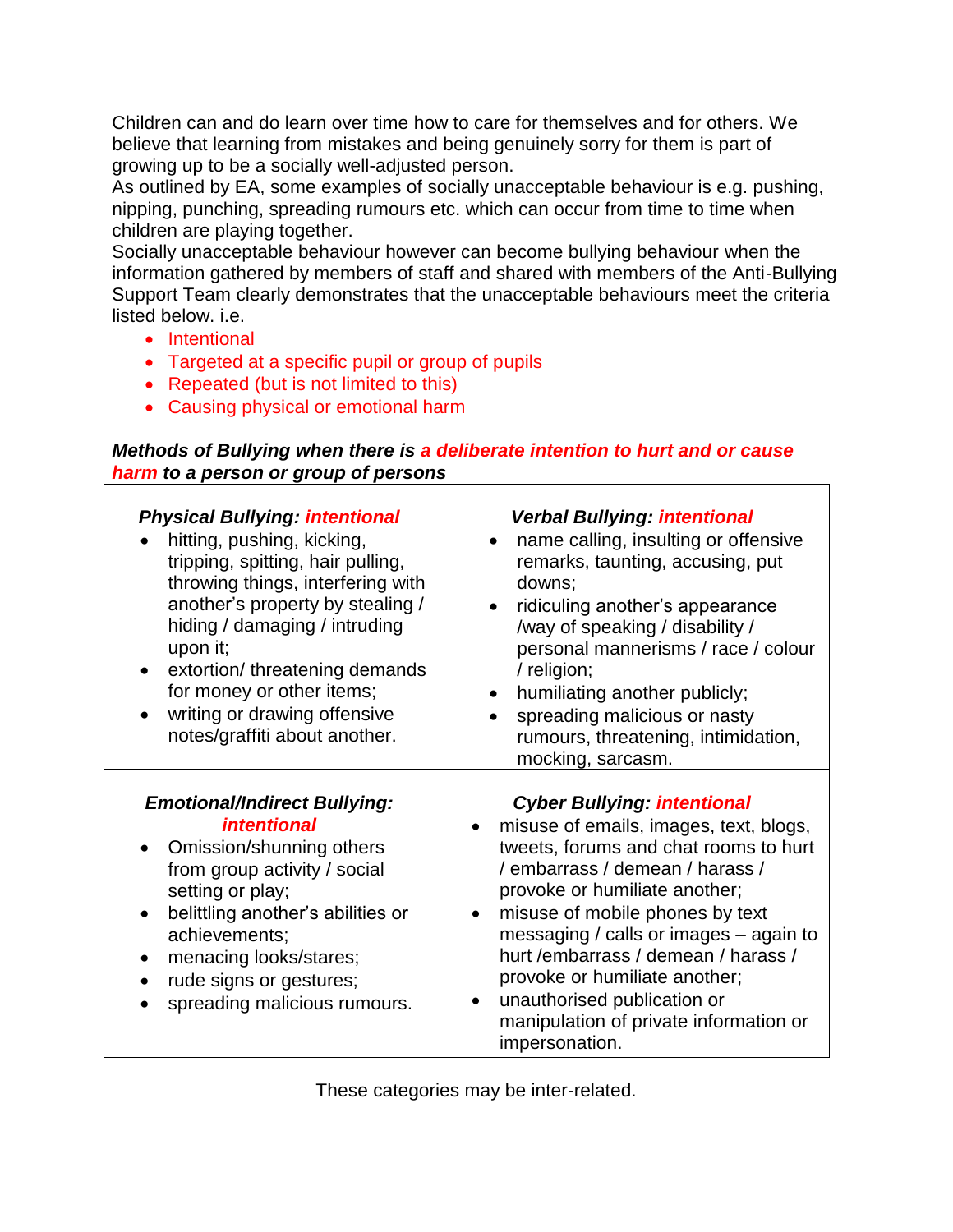# **SIGNS IN PUPILS WHICH MAY INDICATE BEING BULLIED & EXPERIENCE BULLYING**

# **Child's unwillingness to travel to or from school / attend school / lateness / erratic attendance**

- Avoidance, hanging back from playground or staying late at school
- Deterioration of work / under achievement / disengagement
- Mislaid books, money, equipment or belongings
- Spurious illness / non-specific pains, headaches, tummy upsets, change in eating patterns
- Reluctance to talk about anything troubling them
- Nail biting / flinching / jumpiness / forgetfulness / distractibility
- Unexplained bruising and cuts
- Impulsive hitting out / out of character temper, flare up or restlessness / sudden aggressiveness
- Stresses manifested at home bed wetting/ insomnia / nightmares / restlessness and irritability
- Reluctance to sit beside or being near to certain pupils / or when coming to and from school

(N.B. Whilst these behaviours may be symptomatic of other problems – bullying may be one reason)

# *Responsibilities*

All members of the school community have a key role in promoting, implementing and supporting the Anti-Bullying policy of Academy Primary School. It is important that there is a collaborative school approach to address any difficulties which may be encountered. Everyone should work together to create a safe, happy and anti-bullying environment.

**1. The Board of Governors** at Academy Primary School must under the terms of the Addressing Bullying in Schools Act (NI) 2016:

a. ensure that policies designed to prevent bullying involving a registered pupil at the school are pursued at the school;

b. determine the measures to be taken at the school (whether by the Governors, the staff of the school or other persons) with a view to preventing bullying involving a registered pupil at the school: -

- on the premises of the school during the school day;
- while travelling to or from the school during the school term;
- while the pupil is in the lawful control or charge of a member of the staff of the school;
- while the pupil is receiving educational provision arranged on behalf of the school and provided elsewhere than on the premises of the school;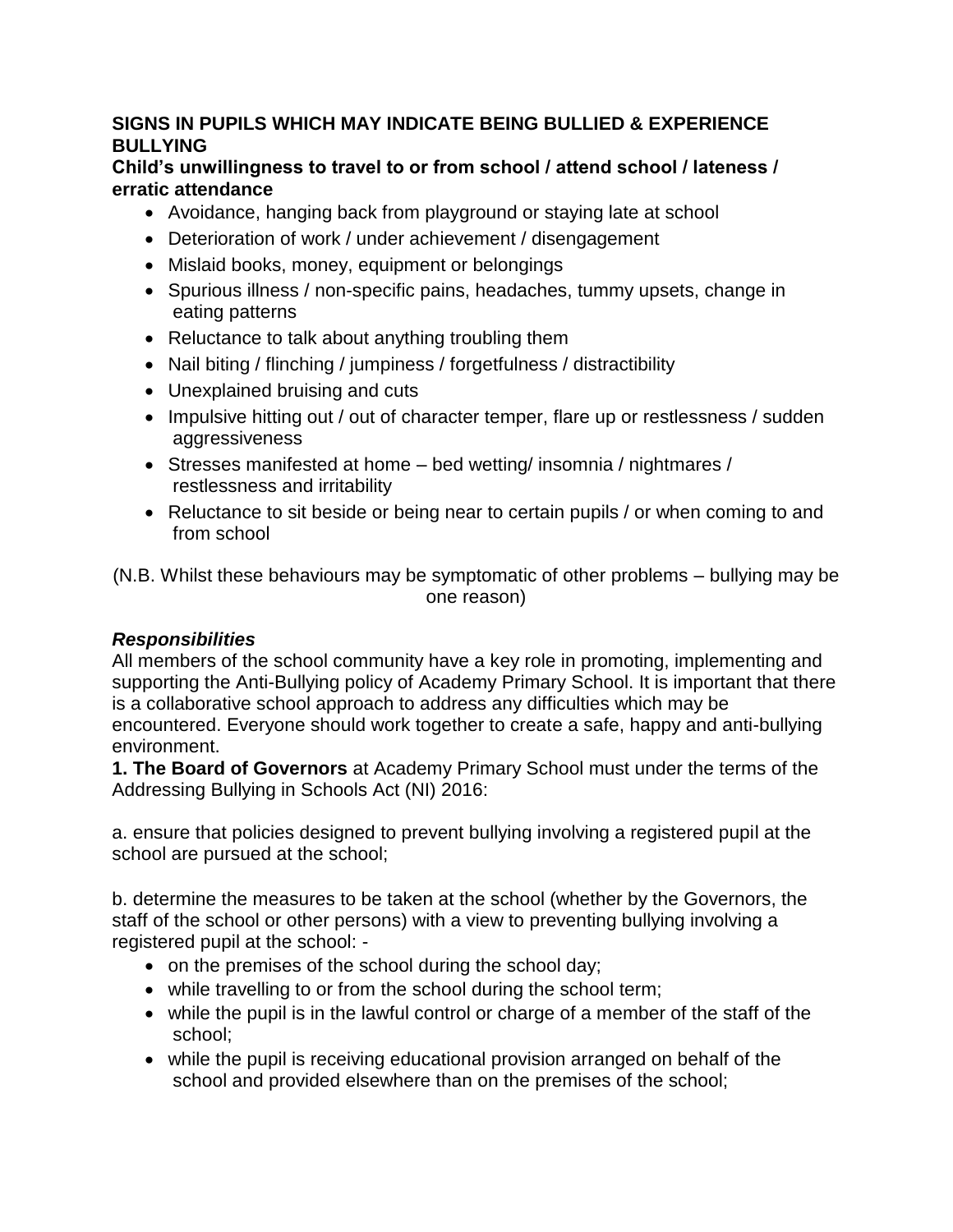- c. review those measures
	- at intervals of no more than 4 years and at such times as the Department of Education (DE) may direct.

d. before determining or revising these measures, consult in a manner as appears to be appropriate with the school community

e. in determining or reviewing these measures give due regard to any guidance given by DE;

f. prepare a written policy or statement of such measures and secure that

- a copy is given or made available, free of charge and in a form that Governors consider appropriate, to the parents of all registered pupils at the school and to the staff of the school;
- copies of the policy are available for inspection at the school at all reasonable times

g. secure that such measures are taken

**2.** The Governors of Academy Primary School, can consider reasonable measures to be taken by Governors, the staff of the school or other persons with a view to preventing bullying involving a registered pupil at the school which

• involves the use of electronic communication;

#### *Duty to Keep a Record of Incidents of Bullying*

1. The Board of Governors must ensure that a record is kept of all incidents of bullying or alleged bullying involving a registered pupil at the school that occur

- on the premises of the school during the school day;
- while travelling to or from the school during the school term;
- while the pupil is in the lawful control or charge of a member of the staff of the school;
- while the pupil is receiving educational provision arranged on behalf of the school and provided elsewhere than on the premises of the school.

#### 2. A record must

a) state what, from all of the circumstances, appears to be the motivation of the incident;

b) state the methods of bullying behaviour;

c) include information about how the incident was addressed.

3. For the purposes of subsection 2a, motivation may, for example, relate to a) differences of religious belief, political opinion, racial group, age, sex, sexual orientation or marital status; this list is not exhaustive;

b) differences between persons with a disability and persons without;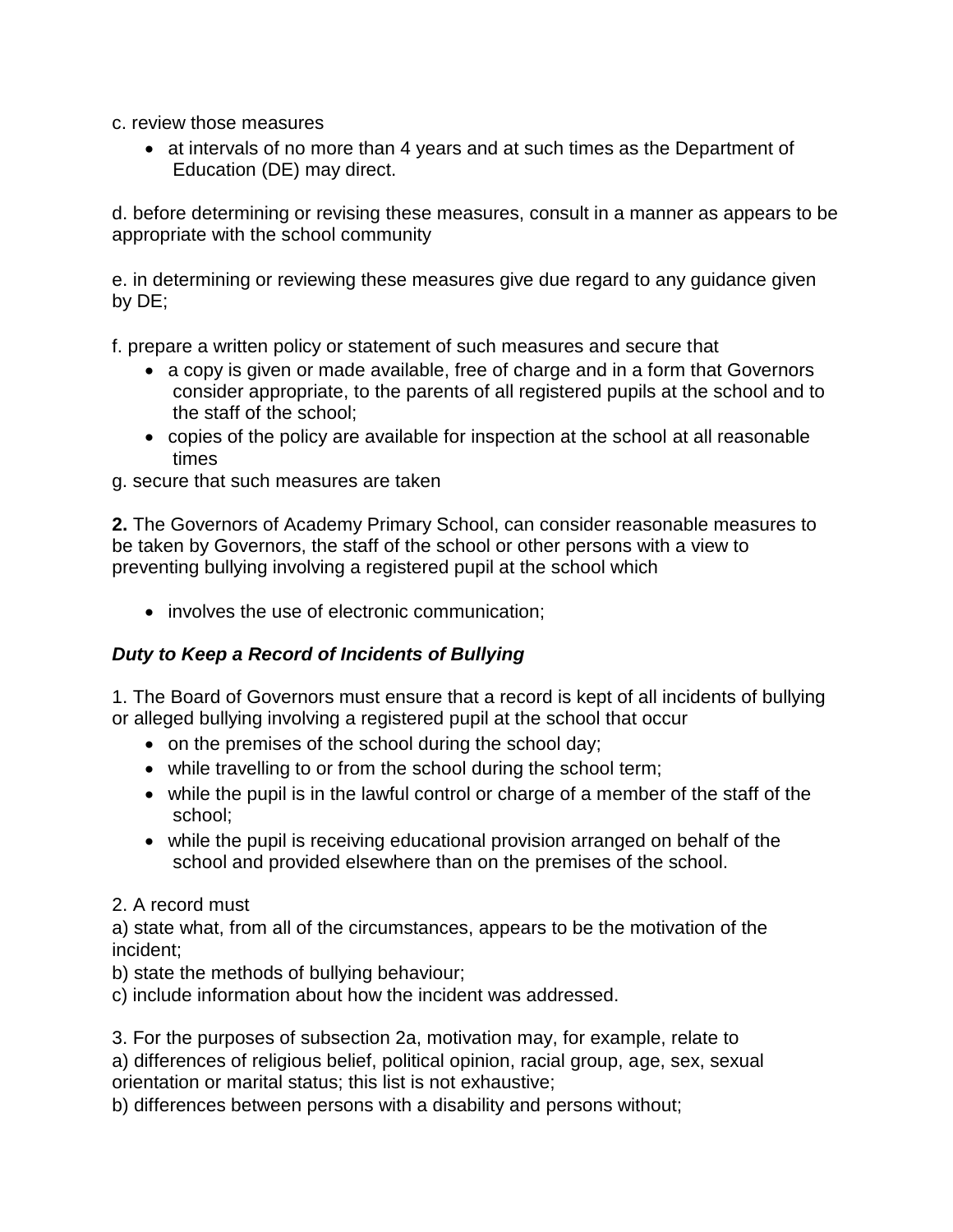c) differences between persons with dependants and persons without;

d) differences between persons based on gender reassignment.

4. The DE may by order subject to negative resolution amend subsection 3 above.

5. DE may from time to time publish guidance as to how Governors are to comply with the duty to keep a record under this section; and in complying with the duty under this section Governors must have due regard to any guidance published.

- takes place in circumstances other than those listed in subsection (1b); and
- is likely to have a detrimental effect on that pupil's education at the school

Directions under subsection 1c may be given

- in relation to grant-aided schools generally;
- in relation to a class or description of grant-aided school; or
- in relation to any particular grant-aided school or schools.

# *Developing an Anti-Bullying Culture*

At Academy staff, pupils and parents work together to create a happy, caring, learning environment. Bullying in any of the above forms will not be tolerated. It is the responsibility of everyone to aim to prevent occurrences of bullying and to deal promptly with any incidents.

# *Staff are expected to adhere to the following actions know and follow the procedures set out in this Anti-Bullying Policy;*

- provide a safe, secure and caring environment for the children fostering selfesteem, self-respect and respect for others;
- demonstrate by example the high standards of personal and social behaviour we expect of pupils;
- celebrate good behaviour;
- discuss bullying with all classes, to ensure every pupil learns about the impact it can cause to a child who is being subjected to bullying behaviours, and the importance of telling staff if it happens;
- be alert to signs or indicators of bullying behaviour;
- be particularly observant at high risks times e.g. lunch / break time, movement between classes;
- listen to all reports of bullying behaviour made by a child or parent, acting promptly and fully on the action that has been taken;
- report a suspected case of bullying behaviour to a member of the Anti-Bullying Support team or other responsible adult in their absence;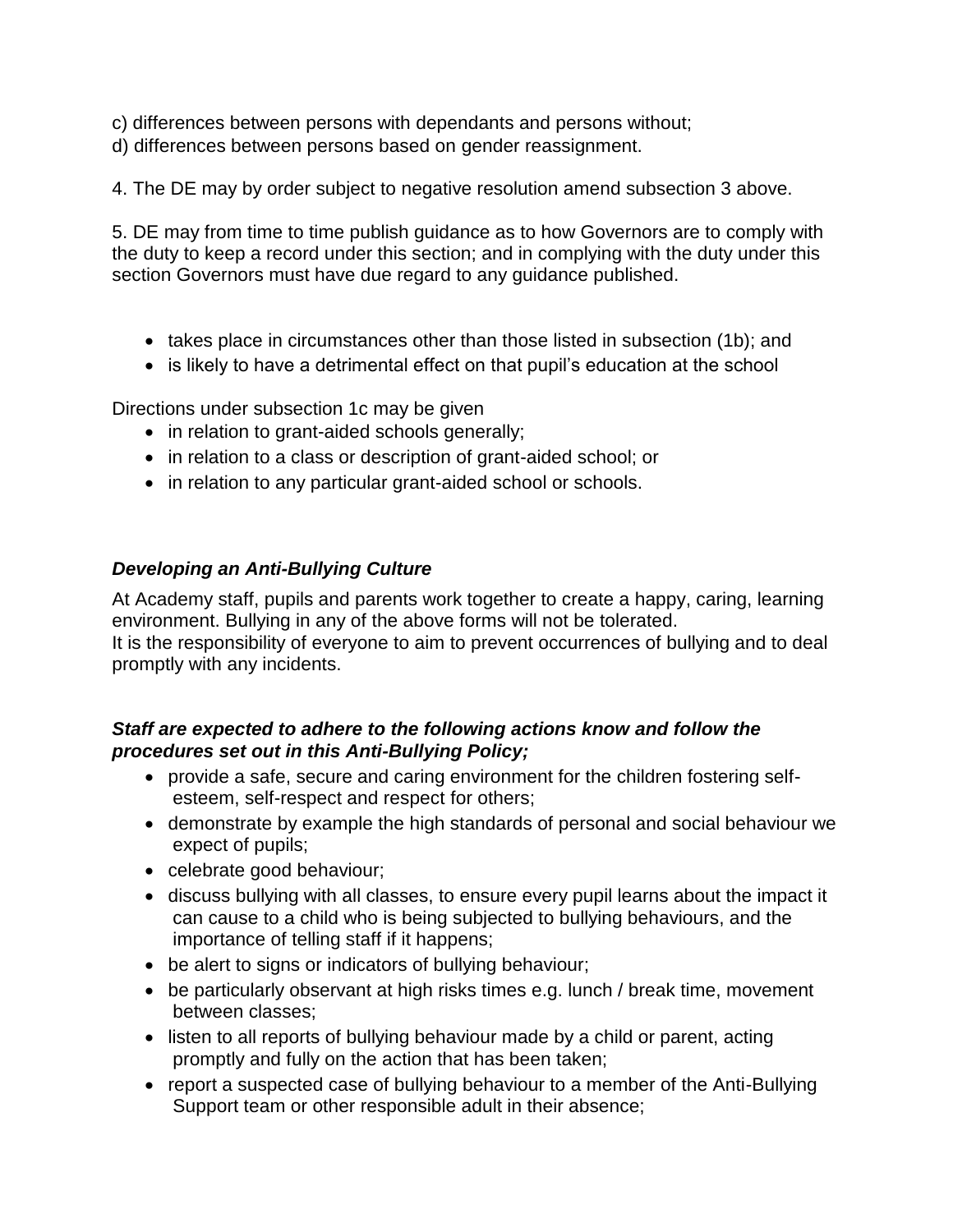- follow the agreed procedures, and keeping a record of all occurrences;
- work collaboratively with all relevant members of the school community developing positive partnerships with parents;
- complete Child Protection and Safeguarding Training, also receiving regular training on dealing with Anti Bullying

#### **Pupils are expected to**:

- report all incidents of bullying (if a child is being subjected to bullying behaviours or if another pupil is being bullied – TELL SOMEONE);
- follow the school's code of conduct:
- avoid inappropriate behaviour which might be considered as bullying, even at the risk of incurring temporary unpopularity;
- be respectful and supportive to others.

# **Parents are expected to**:

- follow the procedures set out in this Anti-Bullying Policy
- co-operate and work in partnership with the school, if it has been indicated that their child has experienced alleged bullying behaviours or their child is demonstrating alleged bullying behaviours trying to ascertain the truth and implications of bullying
- advise their child of the importance of reporting any concerns to a member of staff.
- discourage behaviours which might be considered as bullying.
- stress to their children that retaliation is not helpful.
- watch for signs or indicators of their child being subjected to bullying behaviours
- follow the procedures of communication in Academy Primary School. **Begin by contacting their child's class teacher**;
- accept their role of responsibility in dealing with bullying behaviours which occur outside the school so that they do not interfere with effective learning and teaching during the school day.

# *Strategies to Prevent Bullying Behaviours*

Academy Primary School has established and will maintain the following strategies to prevent and reduce bullying behaviour:

- Ensure that the policy is implemented.
- Ensure that the policy is reviewed and updated regularly.
- Ensure the policy is on the school website and accessible.
- Ensure the policy is given to all new families to the school.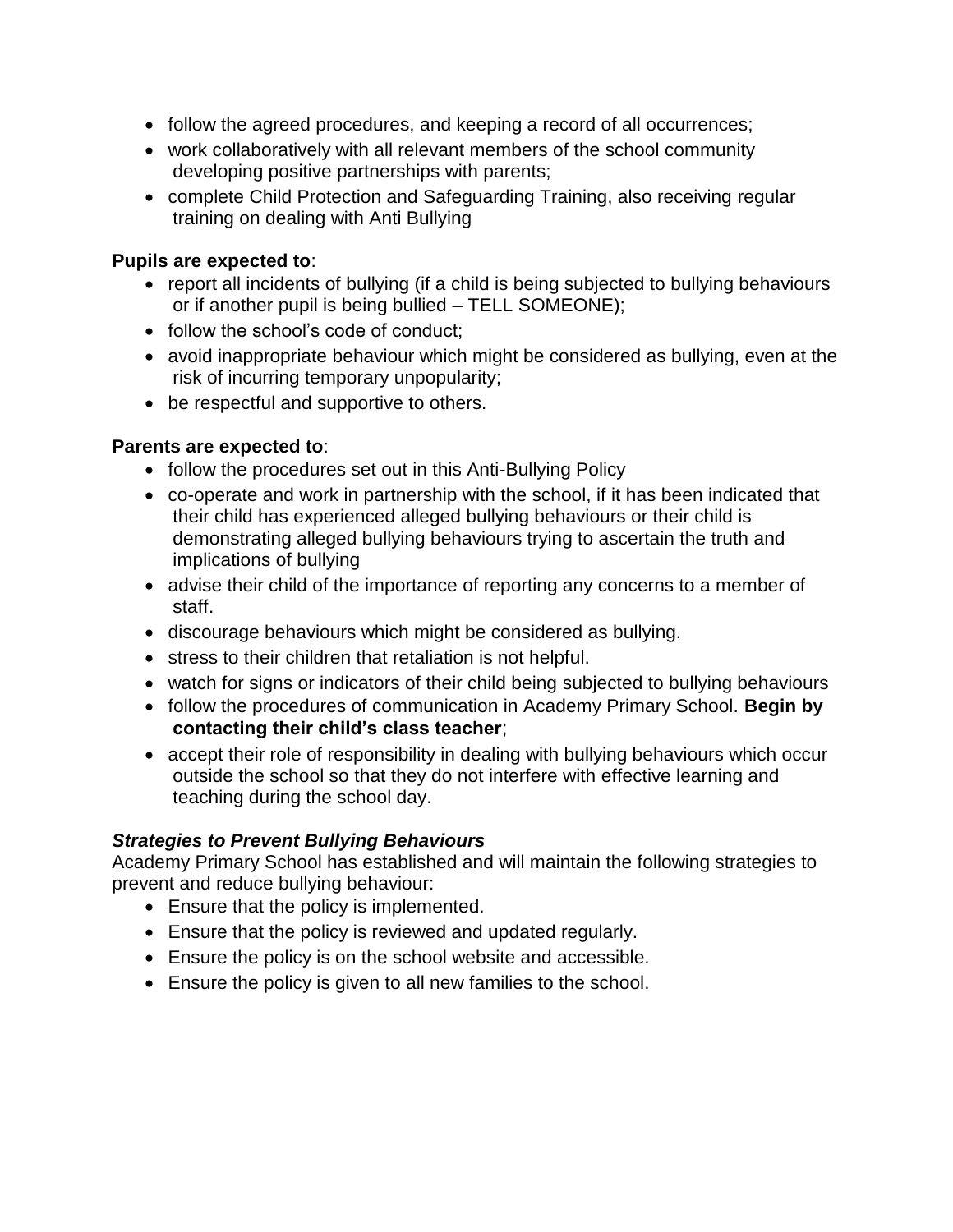# *Proactive Strategies to ensure raised awareness*

 $\triangleright$  Promote School Ethos at all times (as regards Bullying – be a TELLING / LISTENING / RESPONDING school)

 $\triangleright$  Awareness of Rights and Responsibilities

 $\triangleright$  Recognise and reward good behaviour

 $\triangleright$  Promote early intervention and tailor support for any pupil who experiences difficulties in meeting acceptable standards of behaviour

 $\triangleright$  Use of creative learning to enhance social and emotional skills e.g. use of drama, role-play / novels, children will be guided to understand the feelings of bullied children and practice skills needed to avoid bullying

 $\triangleright$  Ensure all staff parents and pupils and the HPS community are aware of the staff code of conduct, school code of conduct and are familiar with the Anti- Bullying Policy and procedures for dealing with reports of bullying behaviour.

 $\triangleright$  School Council involved in e.g. awareness raising posters being displayed in classrooms and corridors or role plays in Assemblies.

 $\triangleright$  Appropriate leaflets / literature / online links will be provided for children

 $\triangleright$  School Assemblies – address Bullying / provide Anti-Bullying strategies

 Vigilant supervision at all times in particular at - playground / movement between classes/ general school environment with zoning in playground areas, making adjustments as necessary

 $\triangleright$  Consultation with school community e.g. regarding the effectiveness of the policy, monitoring levels of pupil / staff well-being and relationships

 Through Pastoral curriculum actively promote positive emotional health and wellbeing e.g. Paths Programme helping to build confidence, self-esteem and resilience

 $\triangleright$  Emphasis at regular intervals highlighting the difference between socially unacceptable behaviours and bullying behaviours

 $\triangleright$  Use of PDMU lessons, RSE and Shared Education to address issues such as bullying/ racism/ sectarianism

 $\triangleright$  Circle Time / Class discussions to develop interpersonal and intrapersonal skills

 Promotion of Buddy System i.e. peer support is offered from groups of P7 children trained in the 'Buddy System'. BUDDY BUS-STOP in specified areas of the playground increase the effectiveness of the whole-school listening mode.

 $\triangleright$  Worry Box in a central area; pupils also determine five trusted people (adults) who can support them (i.e. Helping Hand – Action Mental Health)

 $\triangleright$  Provision of support for vulnerable pupils including new pupils to the school e.g. through seating arrangements, providing peer support / additional support staff and observation of pupil in need

 $\triangleright$  Good Parental Communication – e.g. face-to-face, telephone / email / Google Classroom / Seesaw

 $\triangleright$  Consultation / Questionnaire for pupils and parents at appropriate times

 Involvement in NIABF Anti-Bullying Week & Safer Internet Day / Online Safety Week

 $\triangleright$  Involvement of Learning Support Teacher as required

 Use of Outside Agencies and resources –e.g. NSPCC, Action Mental Health, Childline, PSNI, Behaviour Support Team

 $\triangleright$  Staff Training / effective communication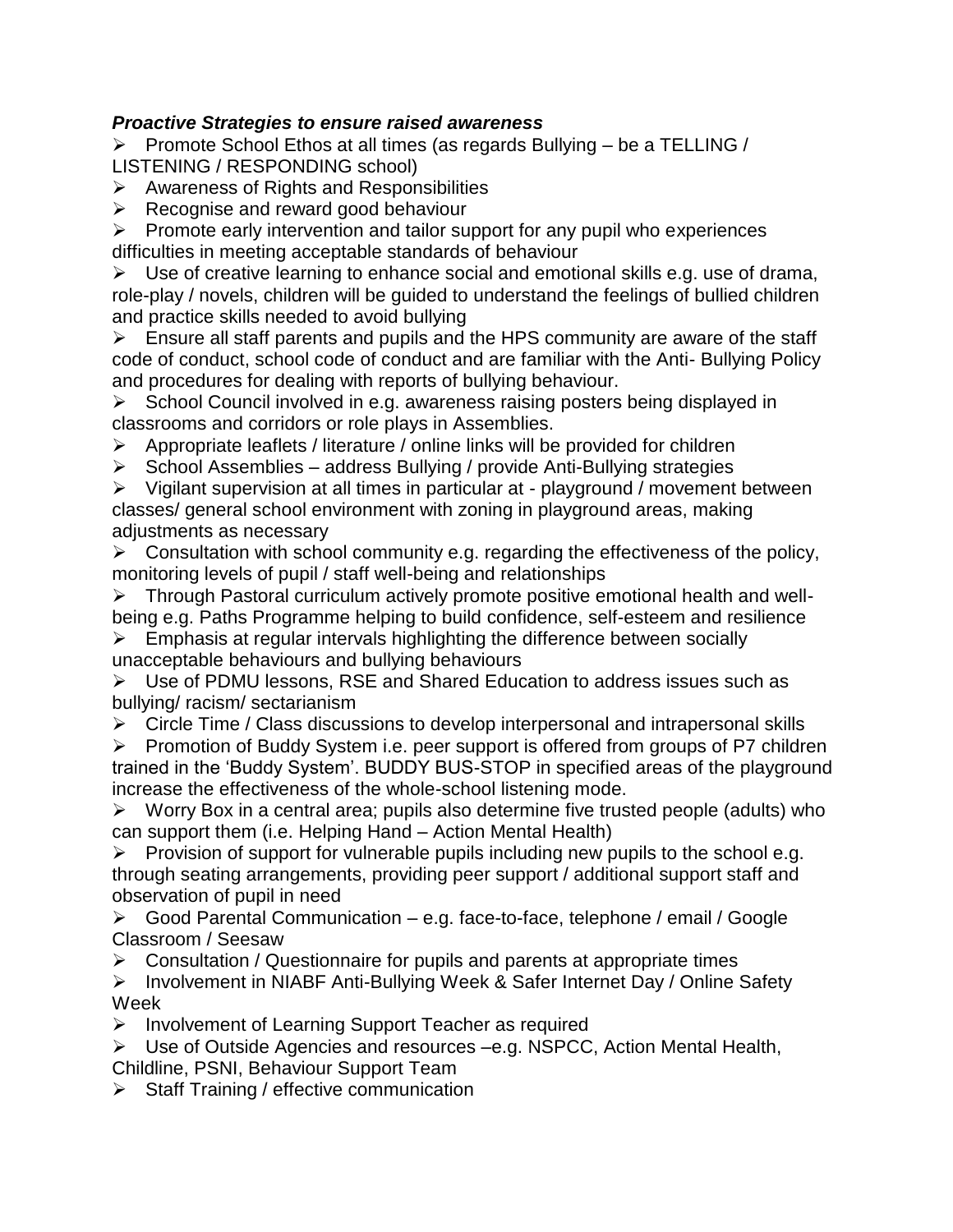#### *Reactive Strategies*

The following steps are taken when dealing with incidents:

 $\triangleright$  If bullying behaviour is suspected or reported, the situation will be dealt with immediately by the member of staff who has been approached

 $\triangleright$  A member of staff, will respond to any claim of alleged bullying no matter what the circumstance. (N.B. This process will take an agreed period of time to complete to ensure that all parties involved have been listened to.)

- $\triangleright$  Allegations will be taken seriously
- $\triangleright$  Attempts will be made to resolve a situation quickly
- $\triangleright$  Steps taken to ensure child feels safe and secure

 $\triangleright$  Consequences / sanctions, which are proportionate and clearly set out in the Positive Behaviour Policy, will be explained and used.

# *Procedures for dealing with Bullying*

When dealing with bullying behaviour the school will aim to:

- 1. Work collaboratively with parents and pupils to stop bullying behaviour .
- 2. Protect and support the pupil experiencing bullying behaviour.
- 3. Change the attitude and behaviour of the child displaying bullying behaviours.

In some cases, however, talking things through will not make enough of a difference and in these cases we reserve the right to apply a range of consequences which are outlined in the Positive Behaviour Policy. Such situations will be dealt with and communicated clearly by the staff in charge in a caring, supportive and fair manner, with some flexibility regarding age of the child and the individual's circumstances as far as consequences are concerned.

A restorative and solution-focused model (Seven Steps Approach – Appendix 1) will be used by Academy Primary School to move forward when responding to bullying behaviour.

Refer to Bullying Concern Assessment Form (BCAF) - Appendix 2 - which is also stored on SIMS.net computer record system.

Agreed procedures for responding to and recording incidents of bullying have been established. These procedures include informing parents/carers at appropriate stages and are outlined on the next page.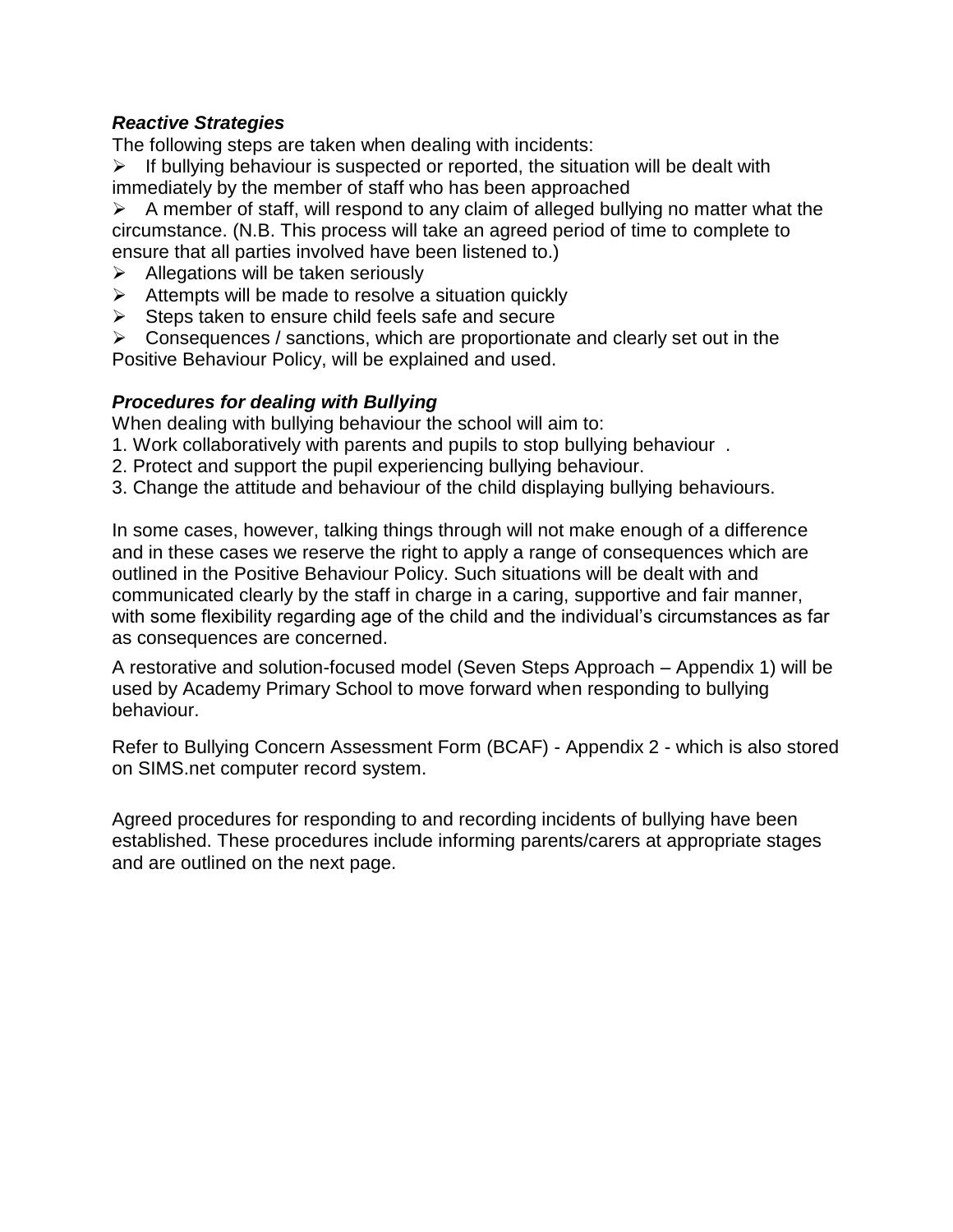| <b>1. STEP 1</b>                                                   | Page 1 & 2 of Bullying Concern Assessment Form (BCAF) completed by<br>class teacher (and member of support staff if appropriate)                                                                                                                                                                                                                                                                                                                                                                                                                                                                             |
|--------------------------------------------------------------------|--------------------------------------------------------------------------------------------------------------------------------------------------------------------------------------------------------------------------------------------------------------------------------------------------------------------------------------------------------------------------------------------------------------------------------------------------------------------------------------------------------------------------------------------------------------------------------------------------------------|
| <b>Completion of BCAF</b><br>PART <sub>1</sub>                     | The class teacher will meet with the appropriate member of the Anti-Bullying<br>Support Team. On the basis of information gathered, collectively use the<br>indicators on the form to assess whether or not the behaviour is to be<br>considered 'bullying', as defined by the legal definition or recorded as socially<br>unacceptable behaviour. The Positive Behaviour Policy strategies will be<br>actioned. The remainder of Part 1 is completed in all cases.<br>In either instance, the class teacher will contact the parent who raised the<br>concern confirming how the matter will be dealt with. |
| <b>2. STEP 2</b><br>Completion of BCAF<br>PART <sub>2</sub>        | If the assessment of concern is defined as bullying, the teacher will:<br>Clarify the nature of the bullying behaviour and complete page 3<br>(PART 2) of BCAF.                                                                                                                                                                                                                                                                                                                                                                                                                                              |
| <b>3. STEP 3</b><br><b>Completion of BCAF</b><br>PART <sub>3</sub> | Inform the parents of both the pupil experiencing bullying behaviour<br>(P.E.B.B.) and the Pupil Displaying Bullying Behaviour (P.D.B.B.) of the<br>situation. The class teacher will<br>begin the 2-week support cycle recording on Part 3 of BCAF<br>• send a 'BULLYING ALERT' email to staff.                                                                                                                                                                                                                                                                                                             |
|                                                                    | Week 1 - This form will be updated each day by the<br>teacher involved and signed by the member of the<br>Anti - Bullying Support Team at the end of this<br>week. Those involved will be observed, reassured<br>and supported as necessary.<br>Week $2 - As above, recorded twice by the teacher$<br>The teacher will note positive and/or negative incidents after consulting with<br>the children involved. (page 4 & 5)                                                                                                                                                                                  |
| <b>4. STEP 4</b><br><b>Completion of BCAF</b><br>PART 4 (a)        | At the end of the two-week intervention, this will be reviewed by the teacher<br>and member of the Anti-Bullying Support Team. The class teacher will inform<br>the parents of the children involved of progress. (page 6)<br>Decision as to whether situation is resolved fully / partially or further                                                                                                                                                                                                                                                                                                      |
| <b>5. STEP 5</b><br><b>Completion of BCAF</b><br>PART 4 (b)        | intervention / support required will be determined<br>If, at this stage, the incident is still unresolved, the teacher will refer the<br>incident directly to the DT/DDT/ Principal who will decide, with the teacher,<br>what further action is required with an appropriate timeframe established.<br>Parents will be kept informed and records kept.                                                                                                                                                                                                                                                      |
| <b>6. STEP 6</b><br><b>Continuation of BCAF</b><br>PART 4 (b)      | If the issue remains unresolved at this stage, it will move to the Safeguarding<br>Team for consideration of next steps to be taken. e.g. accessing support<br>from EWO / EA Behaviour Support Team / PSNI.<br>Parents will be kept informed and records kept.                                                                                                                                                                                                                                                                                                                                               |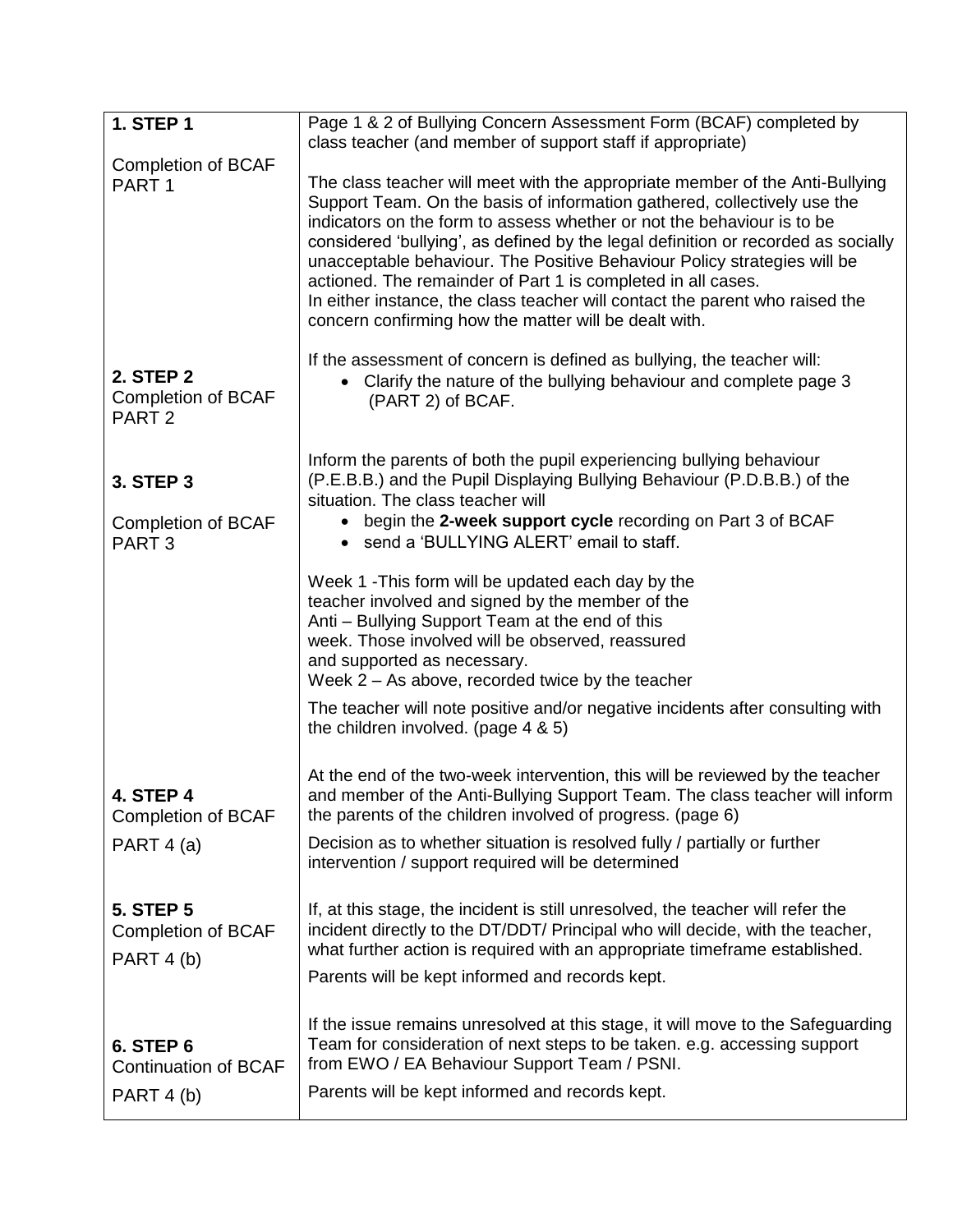# *Links With Other Policies*

Academy Primary School's Anti-Bullying Policy is set in the context of our Pastoral Care Programme and reflects our Mission Statement. It links with other policies such as:

Safeguarding & Child Protection Pastoral Care Positive Behaviour Special Educational Needs Curricular Policies (PDMU and UICT)

# *Equality, Diversity and Equal Opportunities*

All children have equal access to the curriculum regardless of their race, gender, disability or ability. Teachers plan work that is differentiated so that all groups and individuals can achieve their potential and are committed to creating a positive climate that will enable everyone to work free from racial intimidation and harassment.

# *Monitoring and Reviewing the Anti-Bullying Policy*

This policy was formulated by Mrs Dickson in consultation with school Governors, staff, pupils and parents. The Governors will be involved in the tracking and monitoring procedures i.e. this will be an item on the Agenda of Governor Meetings, relating to the efficacy or otherwise with regard to individual interventions and strategies used or the overall effectiveness of the Anti-Bullying Policy and practice.

The school will use the ETI Safeguarding proforma along with the SIMS.net records to check whole-school effectiveness. The school will continue to focuson ensuring that all members of the school community understand the difference between socially unacceptable and bullying behaviours making changes where needed to ensure they understand the differences.

The school will review measures at intervals of no more than 4 years or if directed by DE to do so. e.g. new legislation introduced, following an ETI Inspection or after dealing with a particularly challenging situation which has highlighted the need for amendments to be made to policy and/or procedures.

The Safeguarding Team / Anti – Bullying Support Team will on an annual basis review the data held regarding bullying behaviours, identifying trends and evaluate the effectiveness of anti-bullying strategies.

#### 15

#### **LEGAL CONTEXT**

This policy is informed and guided by current legislation and Department of Education (DE) guidance listed below: -

The Legislative Context: -

- Health & Safety at Work NI Order 1978
- The Children (NI) Order 1995
- The Human Rights Act 1998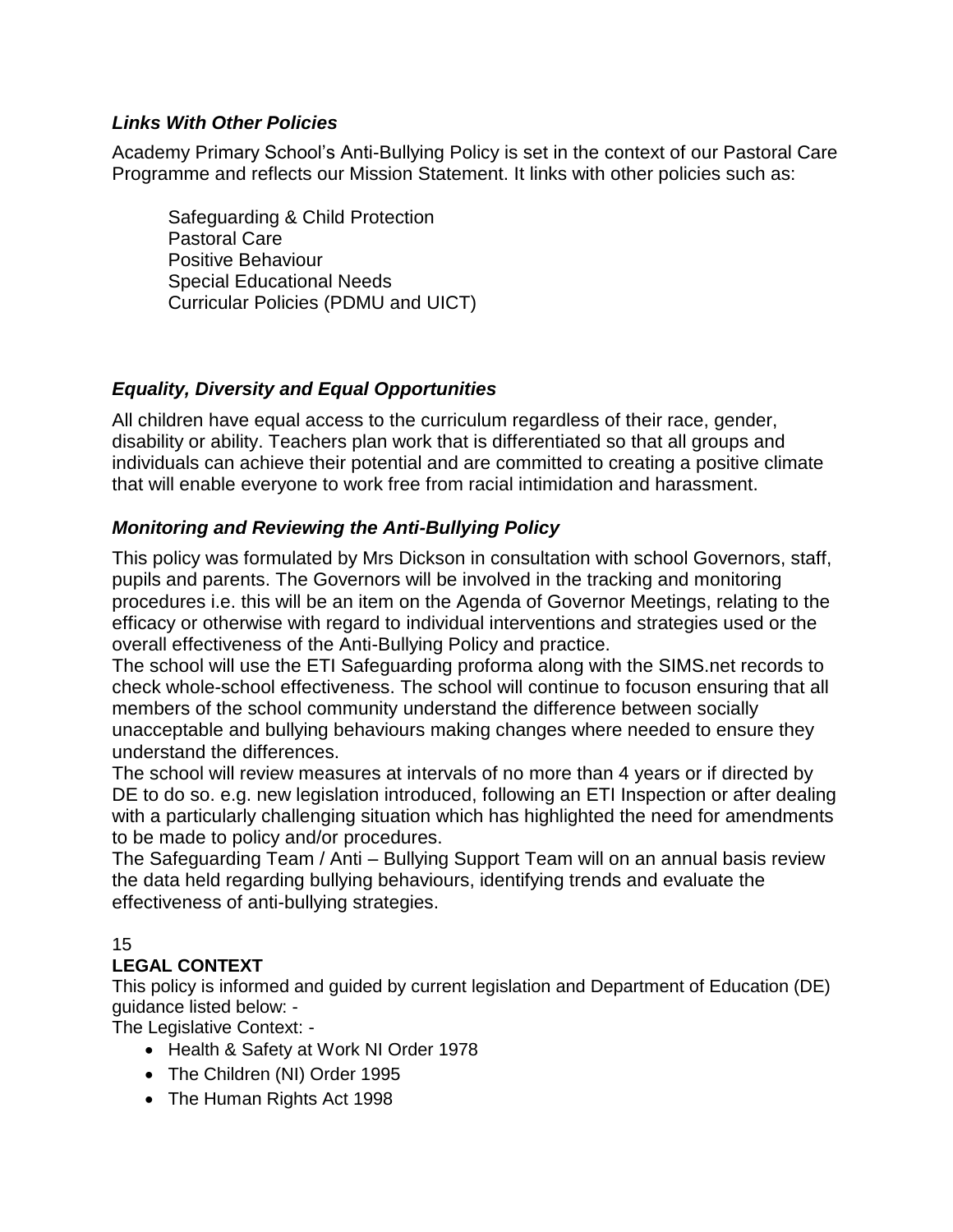- The Education (NI) Order 1998 Article 3 See DE 1998/25
- Welfare and Protection of Pupils Education & Libraries (NI) Order 2003
- The Education (2006 Order) (Commencement N0.2) Order (NI) 2007
- Addressing Bullying in Schools Act (NI) 2016

DE Guidance: -

- Pastoral Care in Schools: Promoting Positive Behaviour DE 2001
- Safeguarding & Child Protection in Schools. A Guide for Schools 2017 (updated in August 2020)
- Children & Young People's Emotional Health and Wellbeing in Education
- Framework, DE/ D of H, February. 2021 to be read in conjunction with the following: -
- Cooperating to Safeguard Children & Young People in NI, Dept. of Health, Social Services and Public Safety 2016
- Safeguarding Board for NI's (SBNI) Policies & Procedures 2017
- Addressing Bullying in Schools Act (NI) 2016 Statutory Guidance for Schools & Board of Governors 2019

# *Useful Websites & Telephone Numbers*

Department of Education [www.deni.gov.uk](http://www.deni.gov.uk/) Northern Ireland Anti Bullying Forum [www.niabf.org.uk](http://www.niabf.org.uk/)

[www.thinkuknow.org](http://www.thinkuknow.org/)

Childline NI 0800 1111 NSPCC (FullStop) campaign 0808 800 5000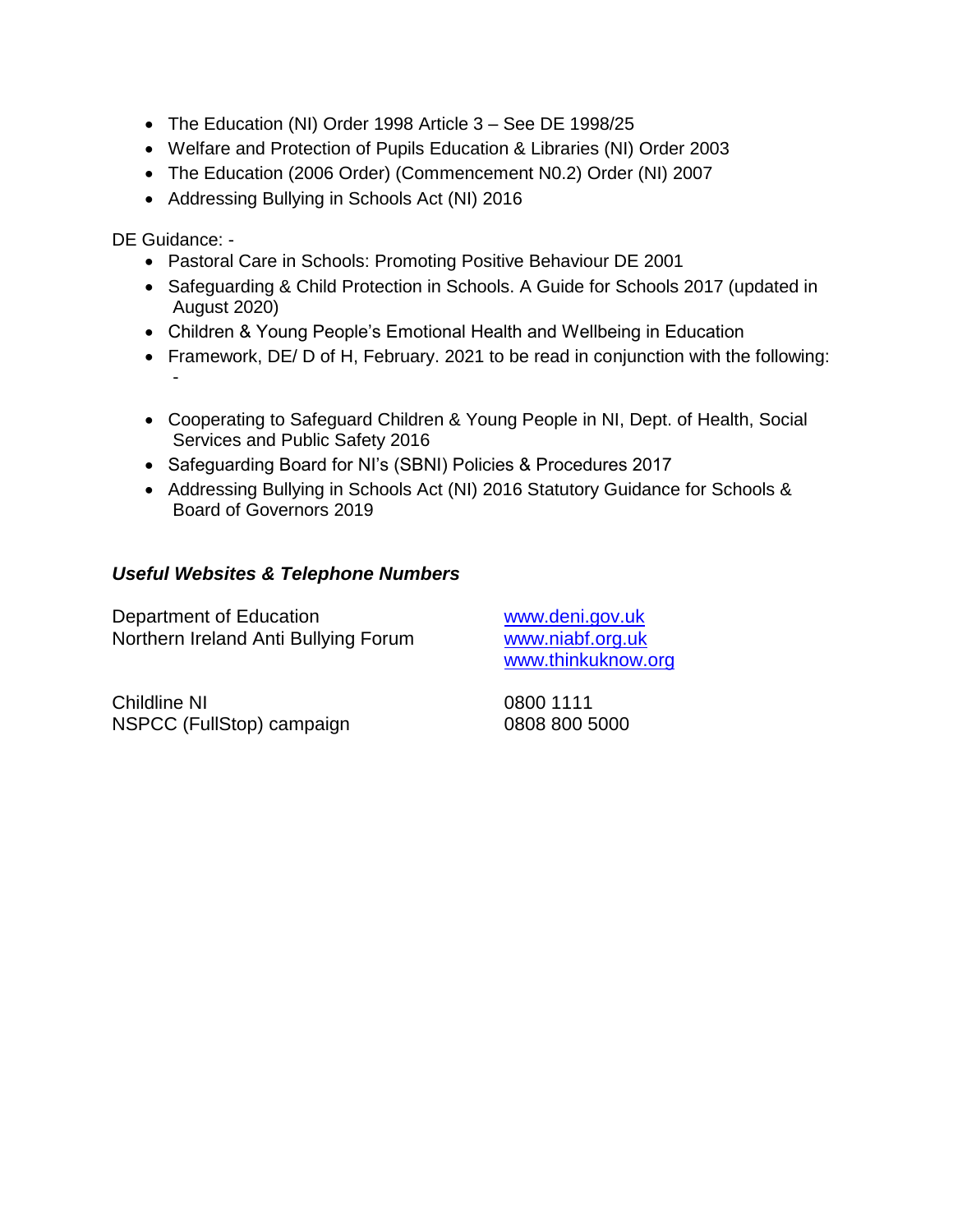# **Bullying Concern Assessment Form**

#### **Incident Date:**

| <b>Pupils Involved</b> | Role | <b>Incident Date</b> | Gender | <b>DOB</b> | <b>Year and Reg</b> |
|------------------------|------|----------------------|--------|------------|---------------------|
|                        |      |                      |        |            |                     |
|                        |      |                      |        |            |                     |

| <b>Incident</b>         | <b>Comments</b> |
|-------------------------|-----------------|
| <b>Bullying Concern</b> |                 |
|                         |                 |
|                         |                 |
|                         |                 |

# **PART 1 - Assessment of Concern**<br> **Date:**

Addressing Bullying in Schools Act (Northern Ireland) 2016 defines bullying as follows:

*"bullying" includes (but is not limited to) the repeated use of —*

- *(a) any verbal, written or electronic communication*
- *(b) any other act, or*
- *(c) any combination of those,*

by a pupil or a group of pupils against another pupil or group of pupils, with the intention of causing physical *or emotional harm to that pupil or group of pupils.*

|                                                              | Name(s) | Gender | <b>DOB/Year Group</b> |
|--------------------------------------------------------------|---------|--------|-----------------------|
| Person(s) reporting concern                                  |         |        |                       |
| Name of pupil(s) experiencing<br>alleged bullying behaviour  |         |        |                       |
| Name of Pupil(s) demonstrating<br>alleged bullying behaviour |         |        |                       |
| Check records for previously recorded incidents              |         |        |                       |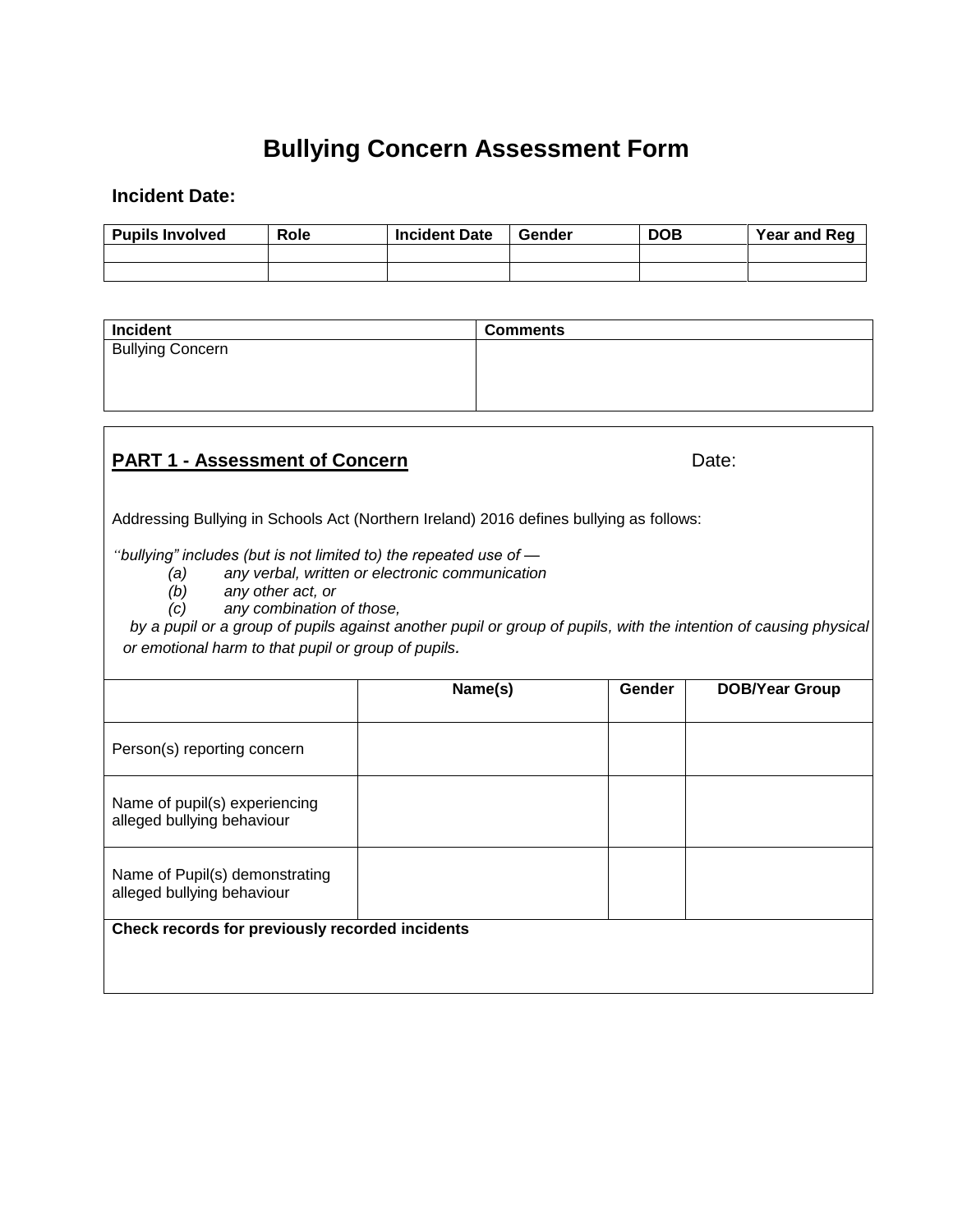| <b>Outline of incident(s):</b> Attach all written accounts/drawings of incident(s) completed by targeted<br>pupil, witnesses (i.e. other pupils, staff) including date(s) of events, if known, SIMS record. |  |  |  |  |  |  |
|-------------------------------------------------------------------------------------------------------------------------------------------------------------------------------------------------------------|--|--|--|--|--|--|
| Date<br>Information gathered<br>Location (stored)                                                                                                                                                           |  |  |  |  |  |  |
|                                                                                                                                                                                                             |  |  |  |  |  |  |
|                                                                                                                                                                                                             |  |  |  |  |  |  |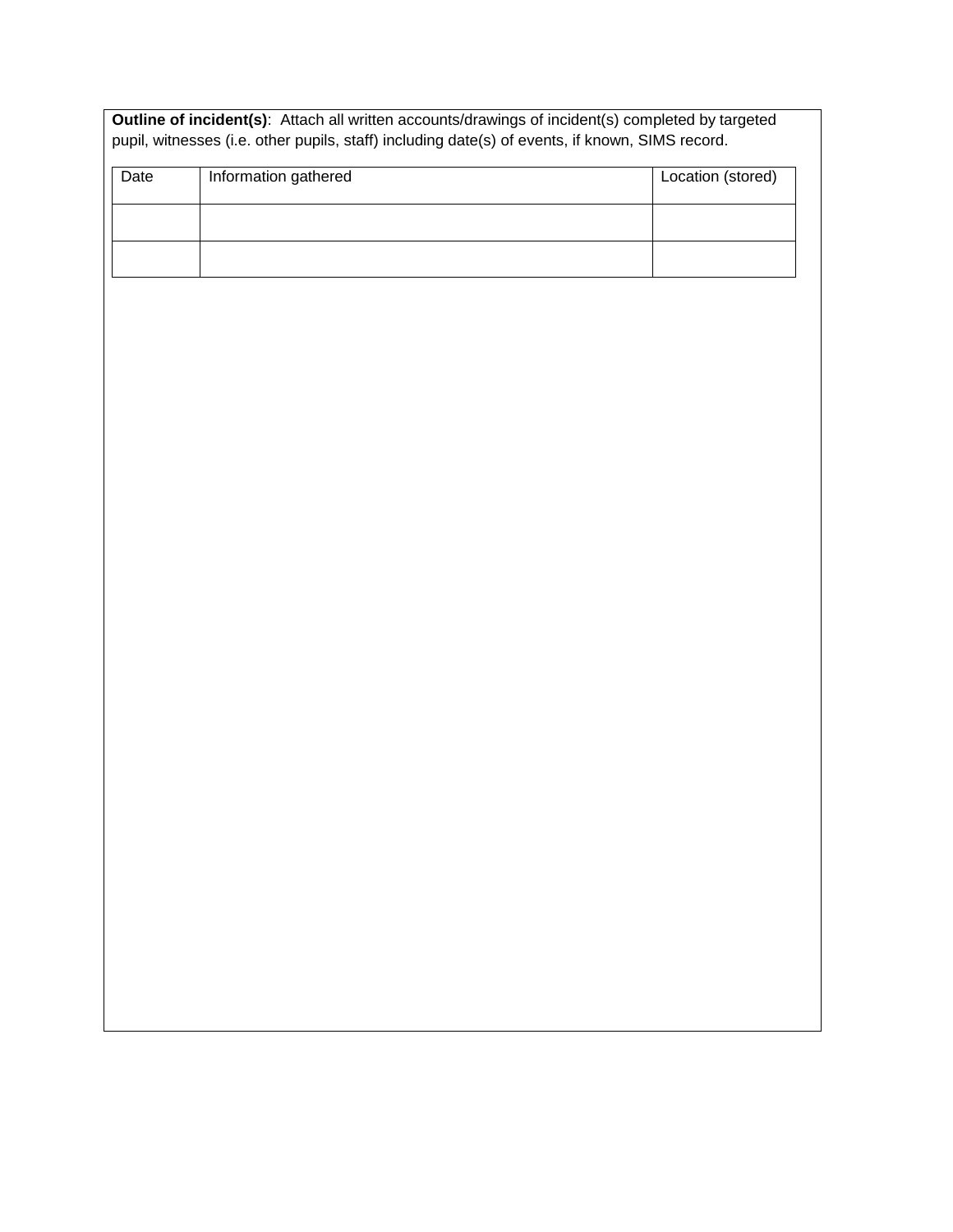Socially unacceptable behaviour becomes bullying behaviour when, on the basis of the information gathered, the criteria listed below have been met:

| The school will treat any incident which meets these criteria as bullying behaviours. |          |  |  |  |
|---------------------------------------------------------------------------------------|----------|--|--|--|
| Is the behaviour intentional?                                                         | YES / NO |  |  |  |
| Is the behaviour targeted at a specific pupil or group of pupils?                     | YES / NO |  |  |  |
| Is the behaviour repeated?                                                            | YES / NO |  |  |  |
| Is the behaviour causing physical or emotional harm?                                  | YES / NO |  |  |  |
|                                                                                       |          |  |  |  |
| Does the behaviour involve omission? (*may not always be present)<br>YES / NO         |          |  |  |  |

#### **One-off Incident**

**When determining whether a one-off incident may be classified as bullying, the school shall take into consideration the following criteria and use the information gathered to inform and guide the decision making process:**

| Criteria:                                                      | Information gathered: |
|----------------------------------------------------------------|-----------------------|
| severity and significance of the incident                      |                       |
| evidence of pre-meditation                                     |                       |
| Significant level of physical/emotional impact on individual/s |                       |
| Significant level of impact on wider school community          |                       |
| Status/nature of previous relationships between those          |                       |
| involved                                                       |                       |
| Records exist of previous incidents involving the individuals  |                       |

| YES the above criteria have been met and<br>bullying behaviour has occurred.                            | NO the above criterial have not been met and<br>bullying behaviour has not occurred.                                                                                                                                                                                                  |
|---------------------------------------------------------------------------------------------------------|---------------------------------------------------------------------------------------------------------------------------------------------------------------------------------------------------------------------------------------------------------------------------------------|
| The criteria having been met, proceed to<br>complete Part 2 of this Bullying Concern<br>Assessment Form | The criteria having not been met, proceed to<br>record the details in the Behaviour Incident section<br>of this Behaviour Management Module. Refer to<br>the Positive Behaviour Policy of your school,<br>continue to track and monitor to ensure the<br>behaviour does not escalate. |
| Agreed by __________<br><b>Status</b><br>On                                                             |                                                                                                                                                                                                                                                                                       |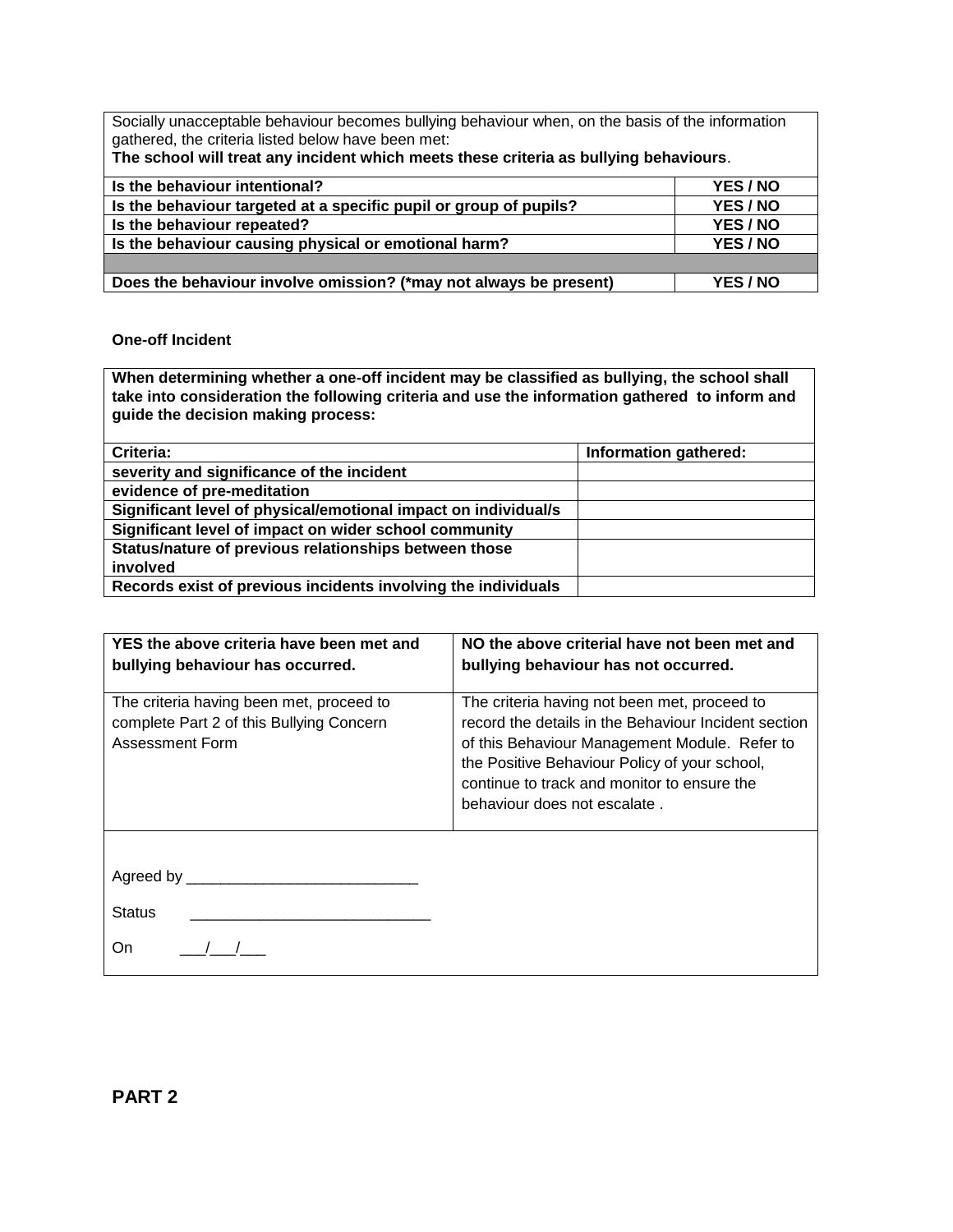|                                                                                                                                                                                                                                                                                                                                                                                                                             | 2:1 Who was targeted by this behaviour?                                                                                                                                                                                                                                                                                                                                                                                                                                     |  |  |  |  |  |  |  |  |
|-----------------------------------------------------------------------------------------------------------------------------------------------------------------------------------------------------------------------------------------------------------------------------------------------------------------------------------------------------------------------------------------------------------------------------|-----------------------------------------------------------------------------------------------------------------------------------------------------------------------------------------------------------------------------------------------------------------------------------------------------------------------------------------------------------------------------------------------------------------------------------------------------------------------------|--|--|--|--|--|--|--|--|
|                                                                                                                                                                                                                                                                                                                                                                                                                             | Select one or more of the following:                                                                                                                                                                                                                                                                                                                                                                                                                                        |  |  |  |  |  |  |  |  |
|                                                                                                                                                                                                                                                                                                                                                                                                                             | Individual to individual 1:1<br>$\Box$ Individual to group<br>$\Box$ Group to individual<br>Group to group                                                                                                                                                                                                                                                                                                                                                                  |  |  |  |  |  |  |  |  |
|                                                                                                                                                                                                                                                                                                                                                                                                                             | 2.2 In what way did the bullying behaviour present?                                                                                                                                                                                                                                                                                                                                                                                                                         |  |  |  |  |  |  |  |  |
|                                                                                                                                                                                                                                                                                                                                                                                                                             | Select one or more of the following:                                                                                                                                                                                                                                                                                                                                                                                                                                        |  |  |  |  |  |  |  |  |
| $\Box$                                                                                                                                                                                                                                                                                                                                                                                                                      | Physical (includes for example, jostling, physical intimidation, interfering with personal property,<br>punching/kicking<br>Any other physical contact which may include use of weapons)<br>Verbal (includes name calling, insults, jokes, threats, spreading rumours)<br>Indirect (includes omission, isolation, refusal to work with/talk to/play with/help others)<br>Electronic (through technology such as mobile phones and internet)<br>Written<br><b>Other Acts</b> |  |  |  |  |  |  |  |  |
|                                                                                                                                                                                                                                                                                                                                                                                                                             | 2.3 Motivation (underlying themes): this is not a definitive list                                                                                                                                                                                                                                                                                                                                                                                                           |  |  |  |  |  |  |  |  |
|                                                                                                                                                                                                                                                                                                                                                                                                                             | Select one or more of the following:                                                                                                                                                                                                                                                                                                                                                                                                                                        |  |  |  |  |  |  |  |  |
| Age<br>Appearance<br>Cultural<br>Religion<br><b>Political Affiliation</b><br>Community background<br>Gender Identity<br><b>Sexual Orientation</b><br>Family Circumstance (pregnancy, marital status, young carer status)<br>Looked After Status (LAC)<br>Peer Relationship Breakdown<br>Disability (related to perceived or actual disability)<br><b>Ability</b><br>Pregnancy<br>Race<br>Not known<br>Other <sub>____</sub> |                                                                                                                                                                                                                                                                                                                                                                                                                                                                             |  |  |  |  |  |  |  |  |

 $\mathsf{r}$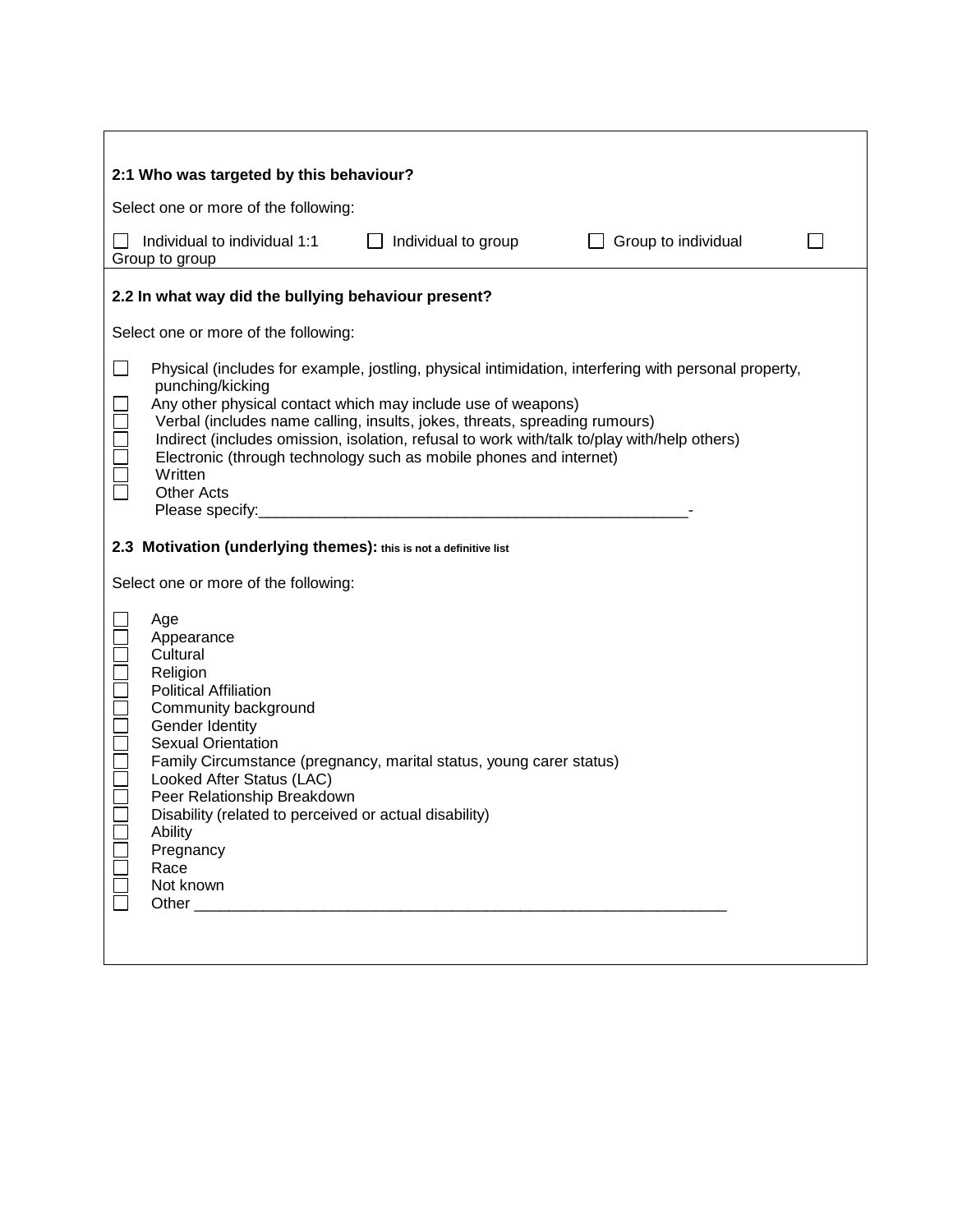**Part 3a**

|                                         |                                        |                                                       |                                                                                        | <b>RECORD OF SUPPORT AND INTERVENTIONS FOR PUPIL EXPERIENCING BULLYING BEHAVIOUR:</b>                  |                                    |               |
|-----------------------------------------|----------------------------------------|-------------------------------------------------------|----------------------------------------------------------------------------------------|--------------------------------------------------------------------------------------------------------|------------------------------------|---------------|
| Year Group/Class:<br><b>Pupil Name:</b> |                                        |                                                       |                                                                                        |                                                                                                        |                                    |               |
| <b>BEHAVIOUR</b>                        |                                        |                                                       |                                                                                        | REFER TO SCHOOL ANTI-BULLYING POLICY AND TO LEVEL 1-4 INTERVENTIONS IN EFFECTIVE RESPONSES TO BULLYING |                                    |               |
|                                         | Parent/ carer informed:                |                                                       | Date:                                                                                  | By whom:                                                                                               |                                    |               |
| <b>Staff Involved:</b>                  |                                        |                                                       |                                                                                        |                                                                                                        |                                    |               |
| <b>Date</b>                             | Stage on<br>Code of<br><b>Practice</b> | <b>Intervention</b>                                   | <b>Success Criteria</b>                                                                | Action taken by whom<br>and when                                                                       | <b>Outcomes of</b><br>Intervention | <b>Review</b> |
|                                         |                                        |                                                       |                                                                                        |                                                                                                        |                                    |               |
|                                         |                                        |                                                       |                                                                                        |                                                                                                        |                                    |               |
|                                         |                                        | Record of participation in planning for interventions |                                                                                        |                                                                                                        |                                    |               |
| Pupil:                                  |                                        |                                                       |                                                                                        |                                                                                                        |                                    |               |
| Parent/carer:                           |                                        |                                                       |                                                                                        |                                                                                                        |                                    |               |
|                                         | <b>Other Agencies:</b>                 |                                                       |                                                                                        |                                                                                                        |                                    |               |
|                                         |                                        |                                                       | Continue to track interventions until an agreed satisfactory outcome has been achieved |                                                                                                        |                                    |               |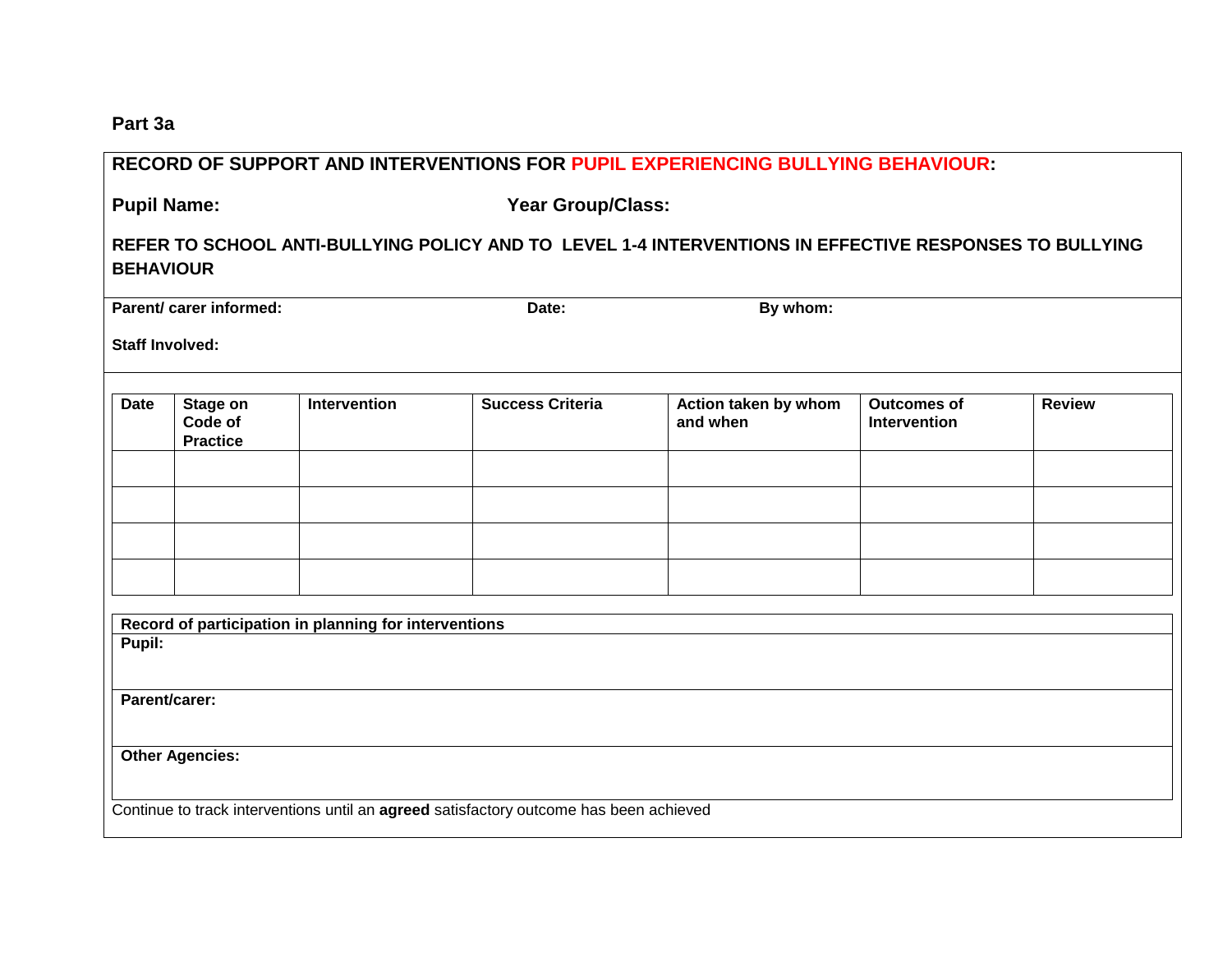# **Part 3b**

|                                         |                                     |                                                       |                                                                                        | RECORD OF SUPPORT AND INTERVENTIONS FOR PUPIL DISPLAYING BULLYING BEHAVIOUR:                           |                                   |               |
|-----------------------------------------|-------------------------------------|-------------------------------------------------------|----------------------------------------------------------------------------------------|--------------------------------------------------------------------------------------------------------|-----------------------------------|---------------|
| <b>Pupil Name:</b><br>Year Group/Class: |                                     |                                                       |                                                                                        |                                                                                                        |                                   |               |
| <b>BEHAVIOUR</b>                        |                                     |                                                       |                                                                                        | REFER TO SCHOOL ANTI-BULLYING POLICY AND TO LEVEL 1-4 INTERVENTIONS IN EFFECTIVE RESPONSES TO BULLYING |                                   |               |
| <b>Staff Involved:</b>                  | Parent/ carer informed:             |                                                       | Date:                                                                                  | By whom:                                                                                               |                                   |               |
| <b>Date</b>                             | <b>Stage on Code</b><br>of Practice | Type of<br>Intervention                               | <b>Success Criteria</b>                                                                | Action taken by whom<br>and when                                                                       | <b>Outcome of</b><br>Intervention | <b>Review</b> |
|                                         |                                     |                                                       |                                                                                        |                                                                                                        |                                   |               |
|                                         |                                     |                                                       |                                                                                        |                                                                                                        |                                   |               |
|                                         |                                     |                                                       |                                                                                        |                                                                                                        |                                   |               |
| Pupil:                                  |                                     | Record of participation in planning for interventions |                                                                                        |                                                                                                        |                                   |               |
| Parent/carer:                           |                                     |                                                       |                                                                                        |                                                                                                        |                                   |               |
|                                         | <b>Other Agencies:</b>              |                                                       |                                                                                        |                                                                                                        |                                   |               |
|                                         |                                     |                                                       | Continue to track interventions until an agreed satisfactory outcome has been achieved |                                                                                                        |                                   |               |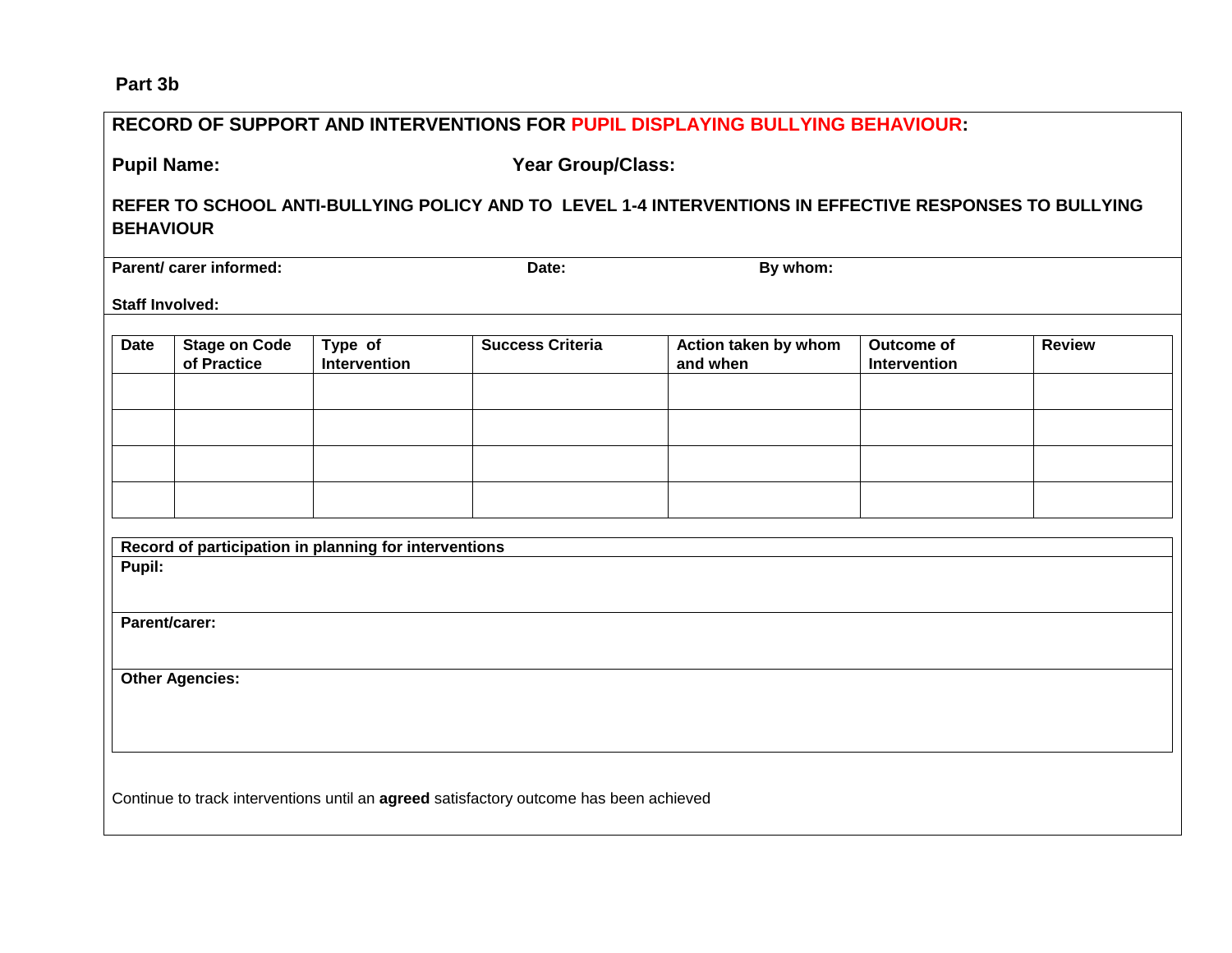# **PART 4 - REVIEW OF BULLYING CONCERN AND ACTIONS TO DATE**

Date of Review Meeting:

# **4a- Following the Review Meeting, to what extent have the success criteria been met**?

 $\Box$  1 – Fully

 $\Box$  2 – Partially

 $\Box$  3 – Further intervention/support required

Give details:

#### **Part 4b- If the success criteria have not been met, continue to:**

Re-assess Level of Interventions and implement other strategies from an appropriate level

\_\_\_\_\_\_\_\_\_\_\_\_\_\_\_\_\_\_\_\_\_\_\_\_\_\_\_\_\_\_\_\_\_\_\_\_\_\_\_\_\_\_\_\_\_\_\_\_\_\_\_\_\_\_\_\_\_\_\_\_\_\_\_\_\_\_\_\_\_\_\_\_\_\_\_\_\_\_\_\_\_\_\_\_\_\_\_\_\_\_\_\_\_\_\_\_\_\_\_\_\_\_\_\_\_\_\_\_\_\_\_\_\_\_\_\_\_\_\_\_\_\_\_\_\_\_\_\_\_\_\_\_\_\_\_\_\_\_\_

- $\Box$  Track, monitor and review the outcomes of further intervention
- Keep under review the Stage of Code of Practice each pupil is on
- **Follow Safeguarding Policy**
- Seek multi-agency input (EA, Health and Social Services etc.)
- □ Engage with Board of Governors

#### **Agreed by:**

| <b>School</b> | Signed: |
|---------------|---------|
|               | Date:   |
| Parent        | Signed: |
|               | Date:   |
| <b>Pupil</b>  | Signed: |
|               | Date:   |